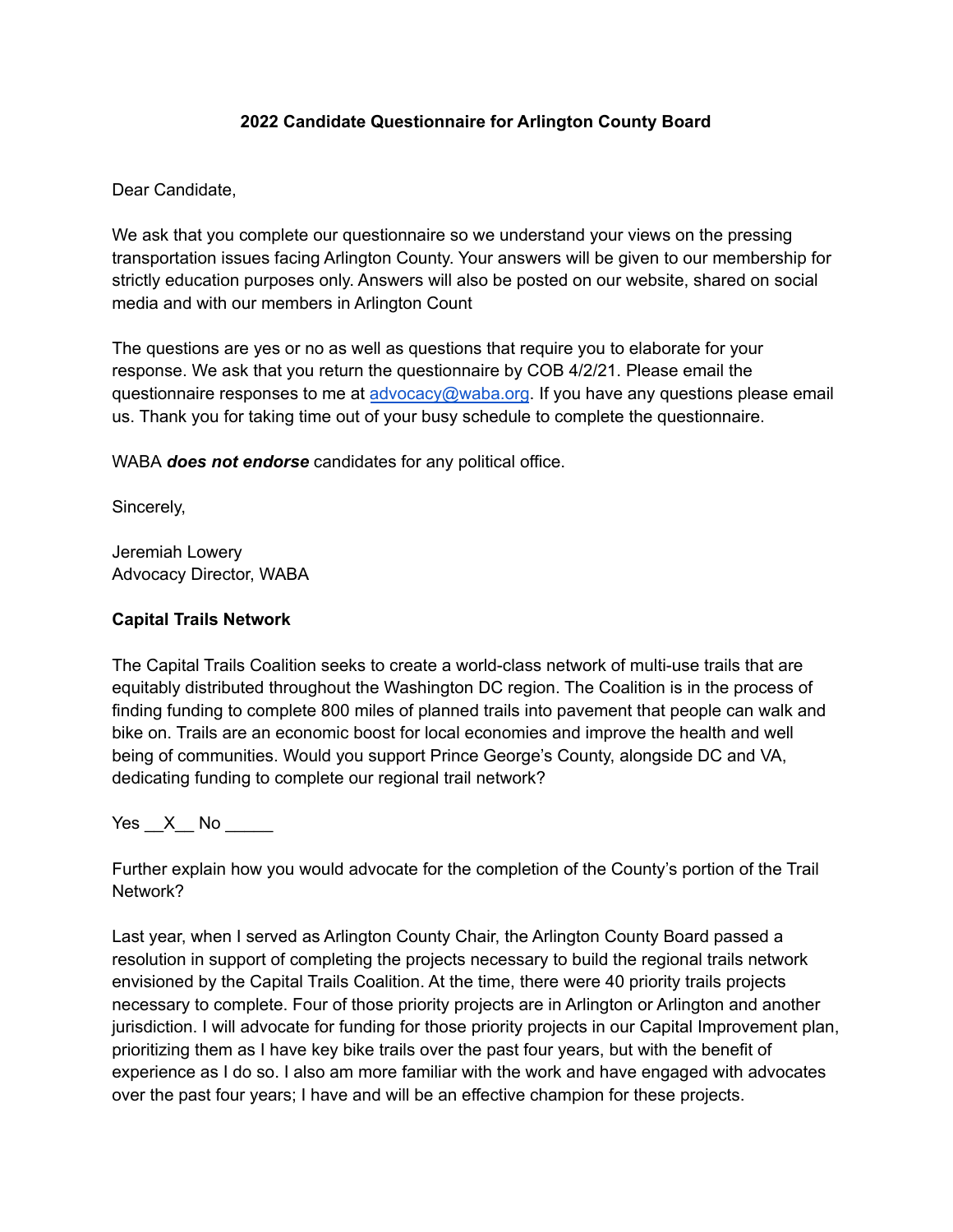#### **Protected Bike Lanes**

Bike lanes would reward County residents who choose to travel in ways that conserve land, energy, and fuel and they also fight climate change. Expanding the number of protected bike lane miles in the County would make bicycling safer, easier and more popular and also reduces fuel use.

Do you support increasing funding to expand biking infrastructure in Arlington?

Yes X No

How will you ensure the expansion of off-street paths and protected bike lanes on major thoroughfares and connecting streets that are comfortable for people of all ages and abilities?

I will continue to focus on areas of particular importance such as the Glebe Road and 50 Intersection which was an important piece of Arlington's Capital Improvement Plan last year and the Fairfax Drive analysis, which will be an important part of our work in this year's CIP. I have engaged in particular with Sustainable Mobility for Arlington, a local advocacy group, and will continue to do so. Arlington has several leaders on these issues. I have been one, and am looking forward over the coming years to accelerating our progress on protected bike lanes and stepping forward to lead even more.

# **Vision Zero**

Do you support expanding funding for the infrastructure changes needed to slow traffic on your community's streets, and improve crosswalks and intersections to make them safer for people who are walking and using mobility assistive devices?

Yes x No  $\blacksquare$ 

Vision Zero - is it working and if not, what needs to be done by the County to achieve the goal of zero deaths due to traffic crashes? What would you do to work with the Virginia Department of Transportation to achieve true Vision Zero?

Our 2022 budget includes a position for Vision Zero. My work helped get to painted white lines at intersections across the County to help at stop signs. I also have been active at key intersections, advocating for safety in Glynn Carlin and numerous other neighborhoods. We are very close to zero fatalities this year, but the system changes we need to get to vision zero by design instead of both by luck and design is still ahead of us. Continuing to invest in narrower lanes must be a focus in our Capital Improvement plan.

With respect to working with VDOT, Arlington has work to do on our Route 50 trail and there are cases where advocacy with the regional staff leadership is needed with respect to Route 1 in Crystal City/National Landing. I have and will engage in that work and strengthen relationships